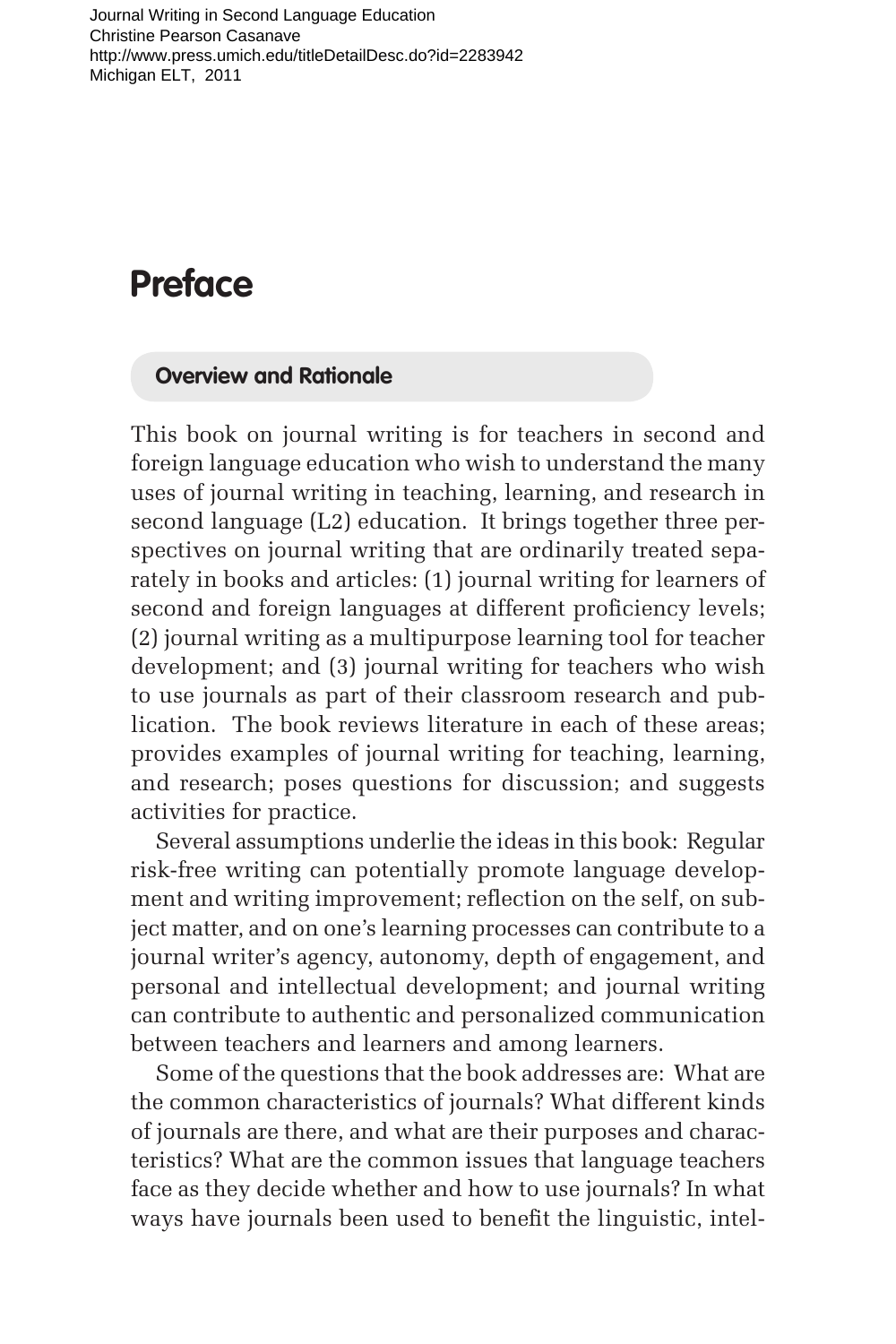lectual, and personal growth of journal writers? Can journals be used at any proficiency level and with different age groups? What practical issues arise in implementing journal writing practices in L2 classes and in language teacher education classes (e.g., confidentiality, time, class size)? What are the arguments for and against assigning topics, error correction of journals, grading and evaluation, and other requirements? What connections can be made between journal writing and more formal academic writing? How do teachers deal with student resistance, or with their own resistance to writing journals? In what ways can journals written and used by those in language teacher education programs and researchers contribute to projects on language development and writing development? What caveats must we consider about journal writing, and what questions remain unanswered?

Many of these issues have been considered in other publications, but none brings them together in an authored book for the purposes of presenting them under one cover to readers in second and foreign language education programs. The multifaceted approach of this book will benefit not only students of L2 writing in language teacher education programs and novice practicing teachers, but also experienced teachers who may wish to initiate or expand journal writing practices in their own classes or to explore ways to use journal writing as part of master's level or doctoral research. The book thus provides an overview of the many uses of journal writing in language education and simultaneously functions as a resource for specific uses and interests that individual language and writing teachers may have.

## **Type of Book**

*Journal Writing in Second Language Education* is a professional book designed primarily for use in M.A. TESOL or applied linguistics programs that prepare teachers and researchers for work in second and foreign language contexts. Other teachers and researchers whose students include multilingual speak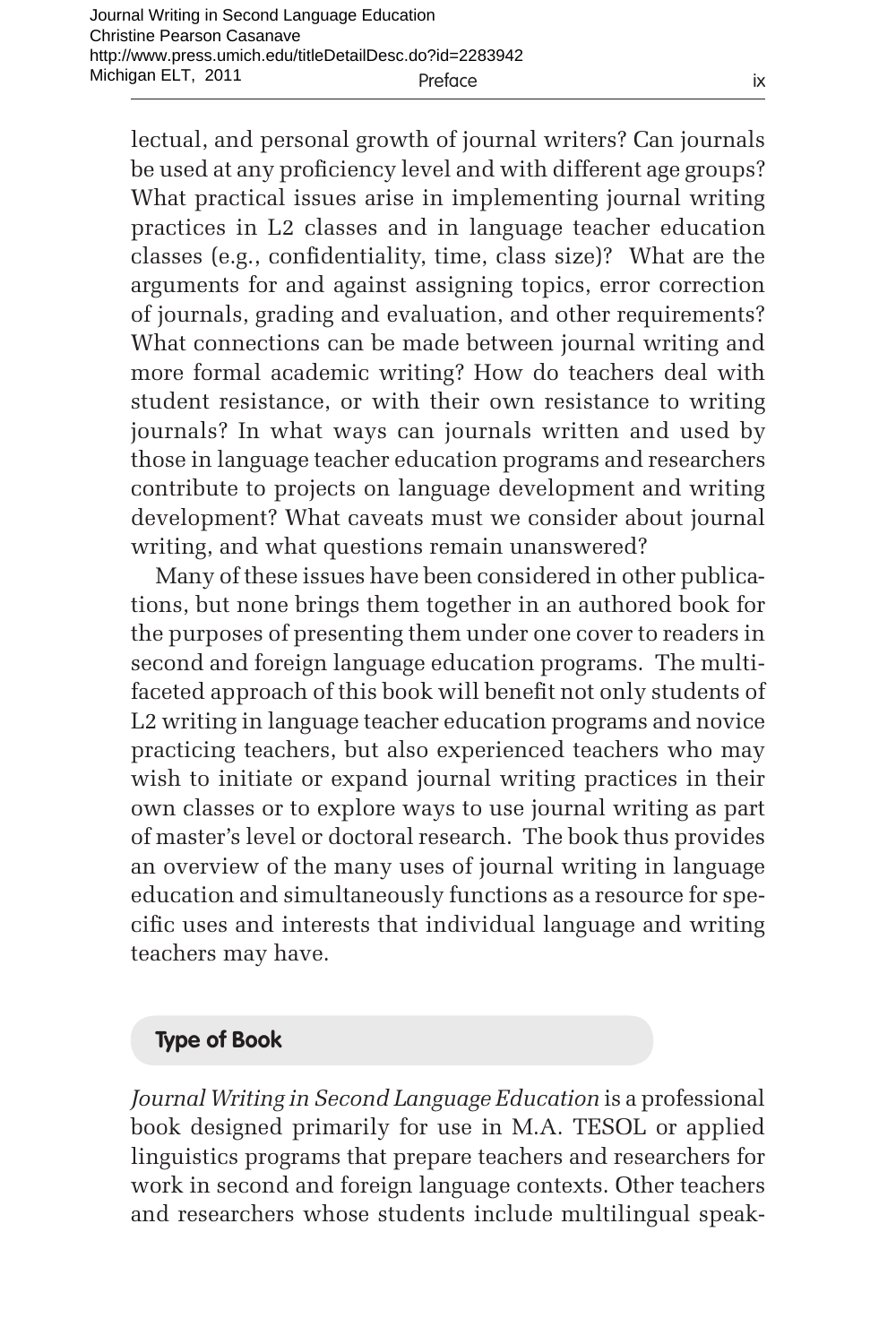ers and writers will also benefit from this book. It is likely to be used as a supplemental rather than a main text in teacher education classes. It could, however, be used as one of several main texts in some classes, such as Methods of Teaching, Practicum, Second Language Writing, Classroom Research, Literacy in a Second Language, and Professional Development of Language Teachers. It has enough practical advice and questions for reflection to appeal to individual language teachers as well.

The book has the following distinguishing features:

- It is written specifically for teachers working with multilingual students and for teachers who are studying their own language learning and teaching, although it can be used by other teachers as well.
- It is organized so that readers can easily locate chapters that pertain to their particular interests.
- Each main chapter begins with several extended examples of actual journal use. The examples provide a better entry into how journals can be used than does a how-to list and thus constitute the core of each chapter.
- It provides thought-provoking questions for class discussion or individual rumination (or journal writing!) as well as practical suggestions in each chapter.
- It targets an audience of both novice and experienced teachers in second language education by presenting issues in an accessible way but that challenges experienced teachers to go beyond the rather simplistic view of journal writing that has become lore in the L1-L2 writing field.
- It addresses questions about electronic/online journal writing.
- It introduces novice researchers of writing to uses of journal writing as a research tool.
- Unlike other books on journal writing, this one employs a perspective-taking approach by asking writing teachers to consider how journal writing might be used in their own L2 learning and intellectual and personal growth, in addition to those of their students.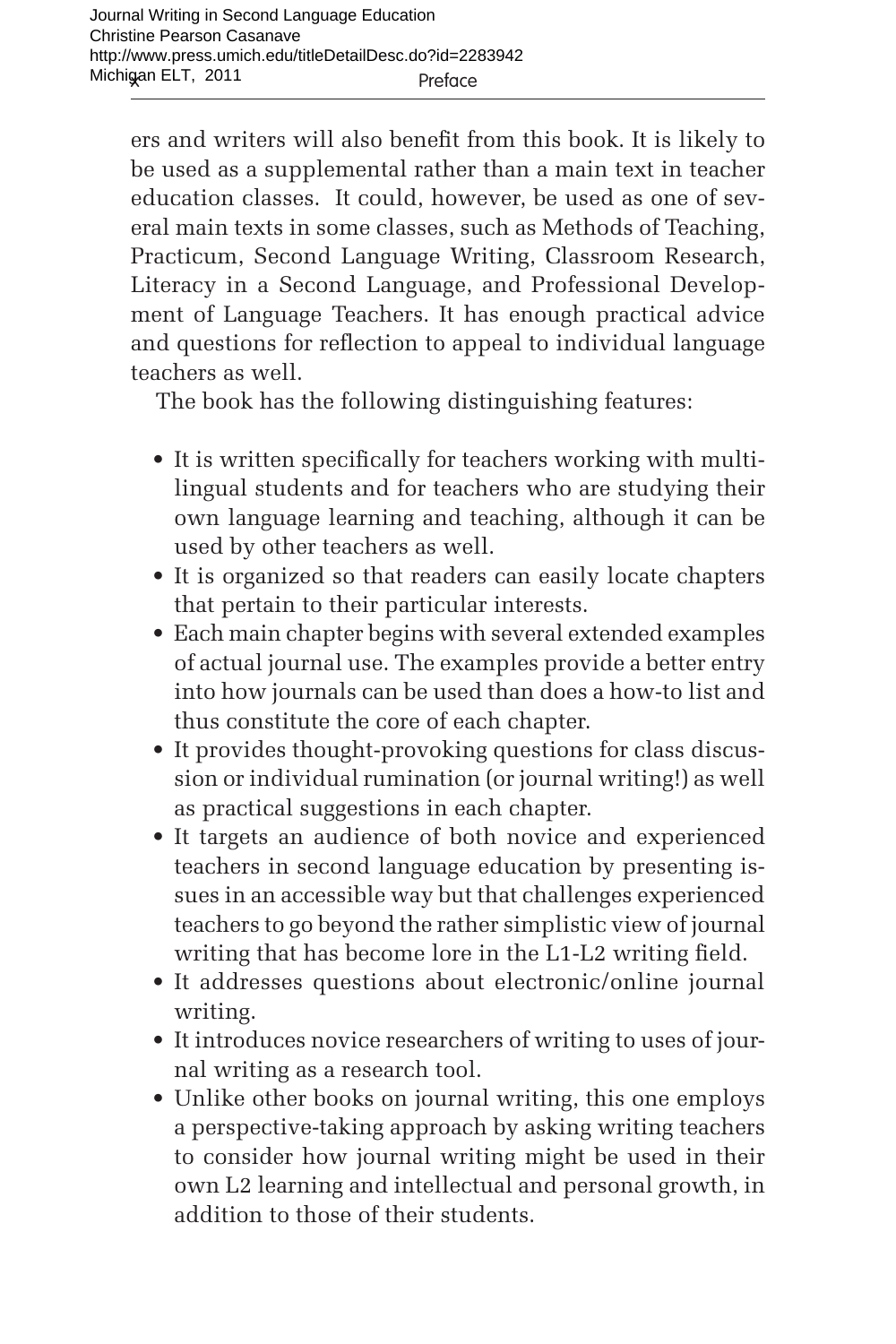- It offers caveats, cautions, and unanswered questions as essential for writing teachers to consider.
- The chapters include discussion question and suggestions for activities.

The book has seven chapters. The introductory chapter covers common characteristics and uses of journals, describes types of journals, discusses the contentious topic of responding to journals, and highlights some issues requiring decision-making by teachers. These include using free topics versus assigned topics, targeting fluency or accuracy, correcting errors or not, grading and evaluating, and privacy issues. The second, third, and fourth chapters focus on journal writing for teachers of low-proficiency multilingual learners, intermediate-proficiency learners, and advanced learners. The fifth chapter is for teachers-in-preparation who may be using journals in teacher education courses and in practice teaching, and for experienced teachers who are pursuing further professional development. A sixth chapter concerns how journals can be used by teachers for research purposes. A final chapter discusses ongoing issues and questions and includes caveats and cautions. Following the format of some of the other books in the Multilingual Writers Series, each chapter includes preview questions, references to relevant literature, examples and discussion of points, summaries of main points, and chapter-end questions and activities for consideration in readers' local contexts. The chapters can be read in any order, but the introduction and concluding chapters provide a background that can frame the rest of the chapters. References and other relevant resources are included at the end of the book.

## **Using This Book**

*Journal Writing in Second Language Education* will be most useful for readers who are teaching classes in which students write journals, who are currently themselves writing journals such as language learner diaries or learning logs in master's classes,